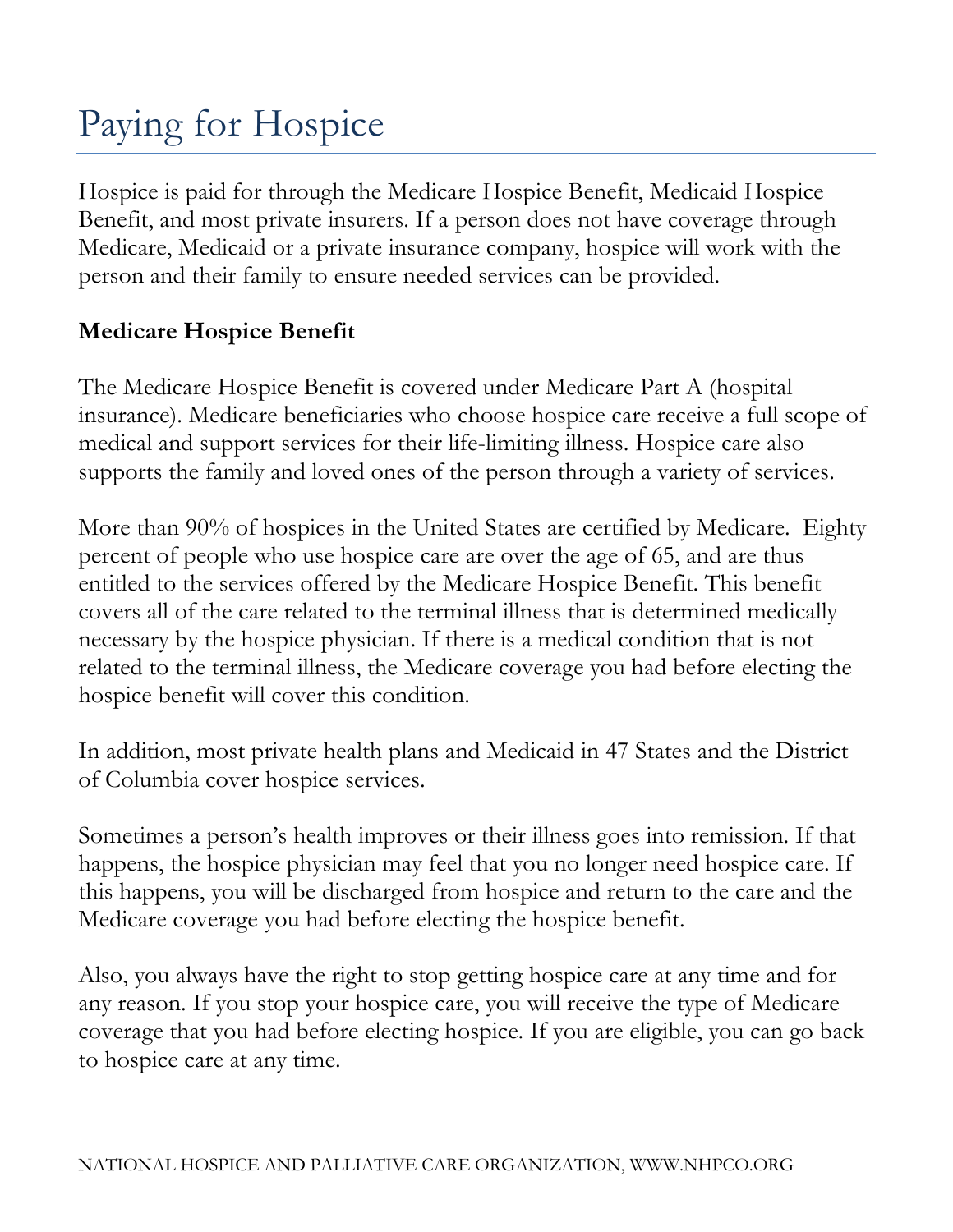# **Who is Eligible for Medicare Hospice Benefits?**

You are eligible for Medicare hospice benefits when you meet all of the following conditions:

- You are eligible for Medicare Part A (Hospital Insurance), and
- Your doctor and the hospice medical director certify that you have a lifelimiting illness and if the disease runs its normal course, death may be expected in six months or less, and
- You sign a statement choosing hospice care instead of routine Medicare covered benefits for your illness\*, and
- You receive care from a Medicare-approved hospice program.
- \*Medicare will still pay for covered benefits for any health needs that aren't related to your life-limiting illness.

#### **What Does Medicare Cover?**

Medicare defines a set of hospice core services, which means that hospices are required to provide these set of services to each person they serve, regardless of the persons insurance.

Medicare covers these hospice services and pays nearly all of their costs:

- Doctor services
- Nursing care
- Medical equipment (like wheelchairs or walkers)
- Medical supplies (like bandages and catheters)
- Drugs for symptom control and pain relief
- Short-term care in the hospital, including respite and inpatient for pain and symptom management
- Home health aide and homemaker services
- Physical and occupational therapy
- Speech therapy
- Social work services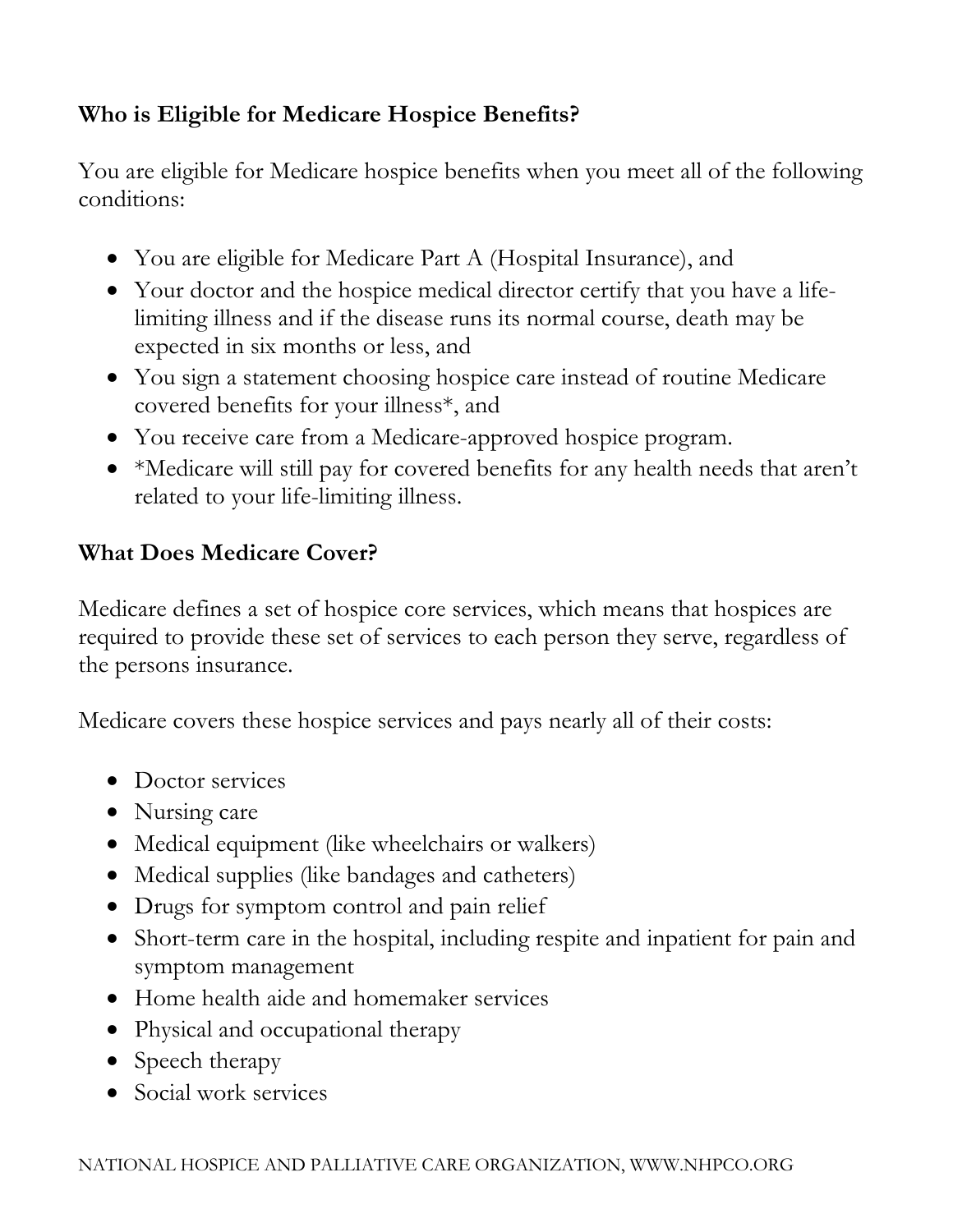- Dietary counseling
- Grief support to help you and your family

You will only have to pay part of the cost for outpatient drugs and inpatient respite care.

# **The Medicare Hospice Benefit Does Not Cover the Following**

#### **Treatment intended to cure your illness.**

You will receive comfort care to help manage symptoms related to your illness. Comfort care includes medications for symptom control and pain relief, physical care, counseling, and other hospice services.

#### **Medications not directly related to your hospice illness are not covered under the Medicare Hospice Benefit.**

Hospice team members will consult with the hospice physician and will tell you and your family which drugs and/or medications are covered and which ones are not covered under the Medicare Hospice Benefit. The Hospice uses medicine, equipment, and supplies to make you as comfortable as possible. Under the hospice benefit, Medicare won't pay for treatment where the goal is to cure your illness. You should talk with your doctor if you are thinking about potential treatment to cure your illness. You always have the right to stop getting hospice care and receive the "traditional" Medicare coverage you had before electing hospice.

#### **Care from another provider that is the same care that you are getting from your hospice.**

All care that you receive for your illness must be given by your hospice team. You can't get the same type of care from a different provider unless you change your hospice provider.